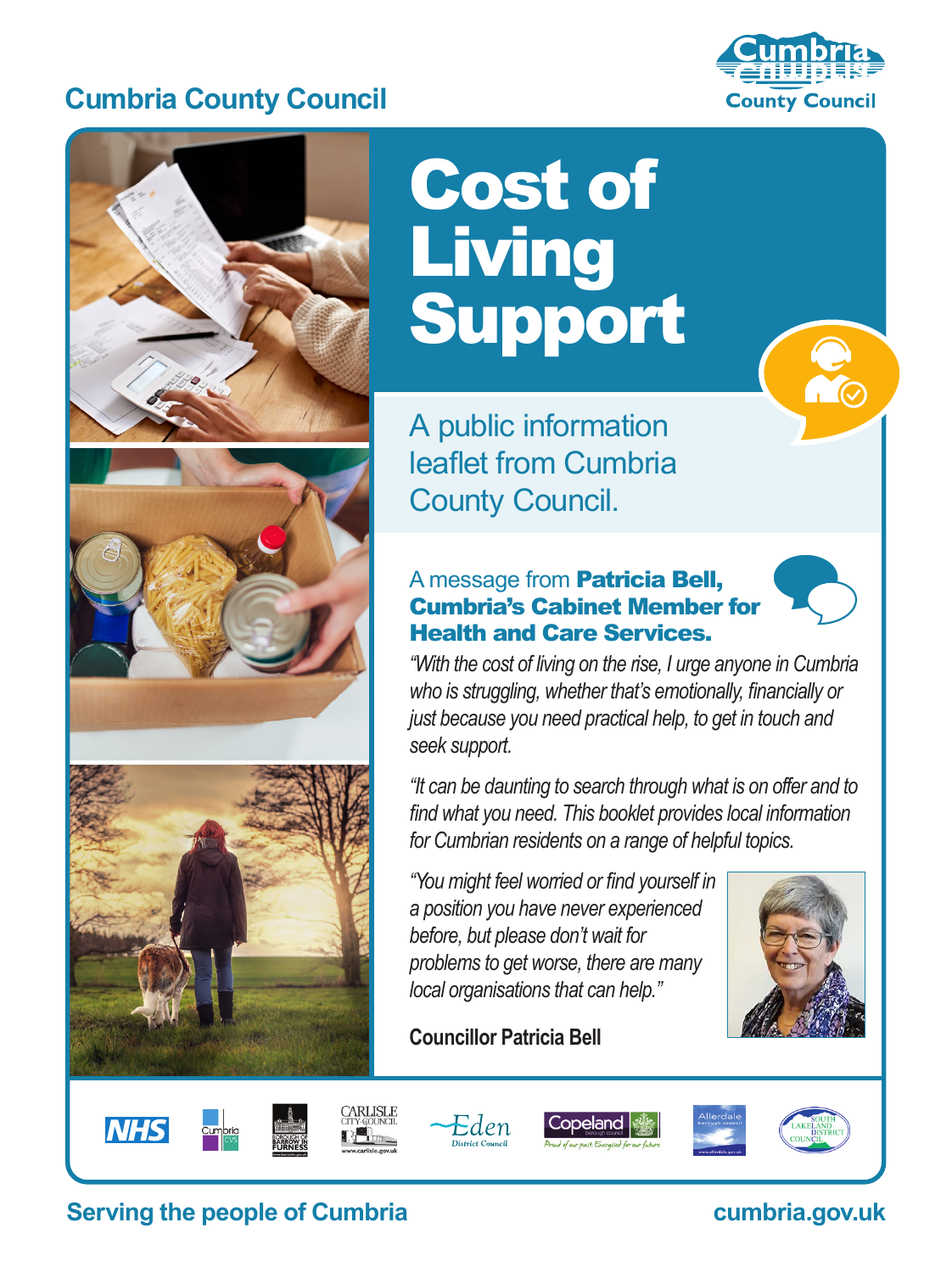**Energy** saving advice



FREE Energy Saving Advice from Cold to Cosy Homes Cumbria

You or someone you know could benefit from a FREE advice phone call from a qualified assessor, who will advise you on the services you could benefit from.

These could include:

- Energy-efficient equipment such as FREE LED light bulbs, sent to you in the post
- Professionally installed draughtproofing
- Help with your energy bills and advice on switching energy tariff
- Referral to support agencies or for other grants

Visit **cafs.org.uk/cold-to-cosyhomes-cumbria/** to find out more.

Also see: How to save money on your energy bills: **energysavingtrust.org.uk/ campaign/how-to-savemoney-on-your-energy-bills/**

# Financial support



If you are worried about money, you can contact **Citizens Advice.** They can give you free advice on debt, benefits, employment, and housing problems, and make sure you're getting all the support you're entitled to.

Go online at **citizensadvice.org.uk** or call your local office:

- Allerdale **01900 604735**.
- Barrow **0808 278 7817**.
- Carlisle and Eden (for debt & ongoing enquiries) **03300 563037**.
	- (for new enquiries) **0808 278 7844**.
- Copeland and Whitehaven **01946 693321**.
- 
- 
- Millom **01229 772395**. ● South Lakes - (for debt & ongoing enquiries) 03444 111444. - (for new enquiries) **01539 446464**.

**Cumbria Law Centre** (**cumbrialawcentre.org.uk**) can offer free legal advice on housing, debt, employment, and welfare benefits to those on low incomes.

# Lost your job?

If you've lost your job or had your hours reduced, then you might be able to claim benefits. Many people miss out because they don't know what they're entitled to.

The **Citizens Advice Help to Claim** service can talk you through the early stages of making a claim and make sure you're claiming the right benefits; call **0800 144 8444** to find out more.

Or you can find out more about **Universal Credit** (and make your claim) online: **understandinguniversalcredit.gov.uk** 

# Getting back into work?

**Cumbria Opportunities** has information about local jobs, training courses and apprenticeships.

**Cumbria Jobs Fuse** helps to connect people looking for work to local employers looking for staff. If you're looking for work, call **0800 100 900**; if you're an employer looking for staff, call **0808 196 3596**.





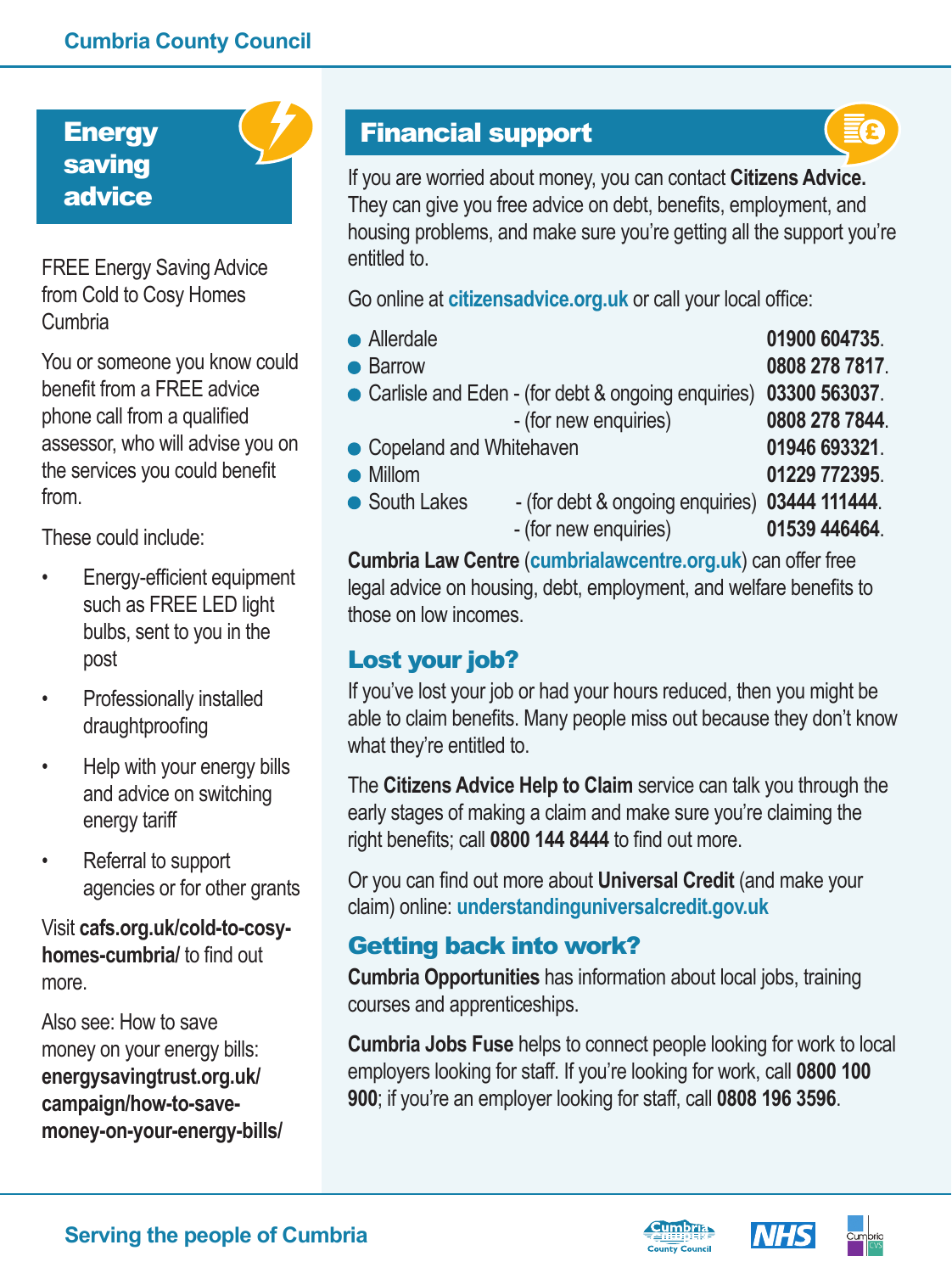#### Business support

Cumbria Local Enterprise Partnership (CLEP) offer a business advisory service – bringing together and simplifying access to national and local business support. They ensure that you can access business support, no matter the size, sector, or maturity of your business.

Contact their dedicated business advisors today on Freephone **0800 069 6444** or email **info@ thecumbrialep.co.uk**

# Help with housing

If you are having difficulties paying for housing, you should contact your landlord, housing association or mortgage company.

If you face losing your home, speak to your local district council who may be able to help.

#### **If you are struggling to pay your council tax,**

get in touch with your local district council; if you are on a low income, you may be eligible for a grant towards the cost. Your district council can also help if you are at risk of eviction or homelessness. You can find information on their website, or contact them on the numbers below:

- Allerdale Borough Council **0303 123 1702**.
- Barrow Borough Council **01229 876543**.
- Carlisle City Council **01228 817200**.
- Copeland Borough Council **01946 598300**.
- Eden District Council **01768 817817**.
- South Lakeland District Council **01539 733333**.

### Credit Unions

Credit Unions help people save money and can also provide loans at low interest rates. They are an alternative to payday lenders and 'loan sharks' and can help you avoid getting into problem debt. There are four Credit Unions in Cumbria:

- PCCU, recently merged with Affinity Credit Union, covers the whole of Cumbria: **pccu.co.uk/cumbria / 01282 691333.**
- Carlisle and District Credit Union also covers the whole of Cumbria: **carlislecu.com 01228 594007**.
- Barrow & District Credit Union operates South West Cumbria: **barrowdistrictcu.co.uk 01229 870110**.
- Whitehaven, Egremont and District Credit Union operates in West Cumbria: **wedcu.co.uk 01946 66755**.

#### Ways to Welfare

Cumbria County Council's Ways to Welfare helpline offers help and emergency support with basics and essentials for people struggling to cope with their current situation. Call **0800 783 1966** or visit **cumbria.gov.uk/welfare.**

#### NHS prescriptions and health costs

You might be able to get free NHS prescriptions, dental treatment, eye tests and help with other NHS costs: **gov.uk/help-nhs-costs** 

### Broadband Social Tariffs

Could changing your provider save you money? **ofcom.org.uk/phones-telecoms-and-internet/ advice-for-consumers/costs-and-billing/ social-tariffs**

# Food support



If you are struggling to feed yourself or your family, there are organisations that can help. They are used by hundreds of people every week in Cumbria and from all walks of life.

There are food banks and other food projects located across the county, find your nearest at **cumbria.gov.uk/welfare** or call the county council's support line on **0800 783 1966.**